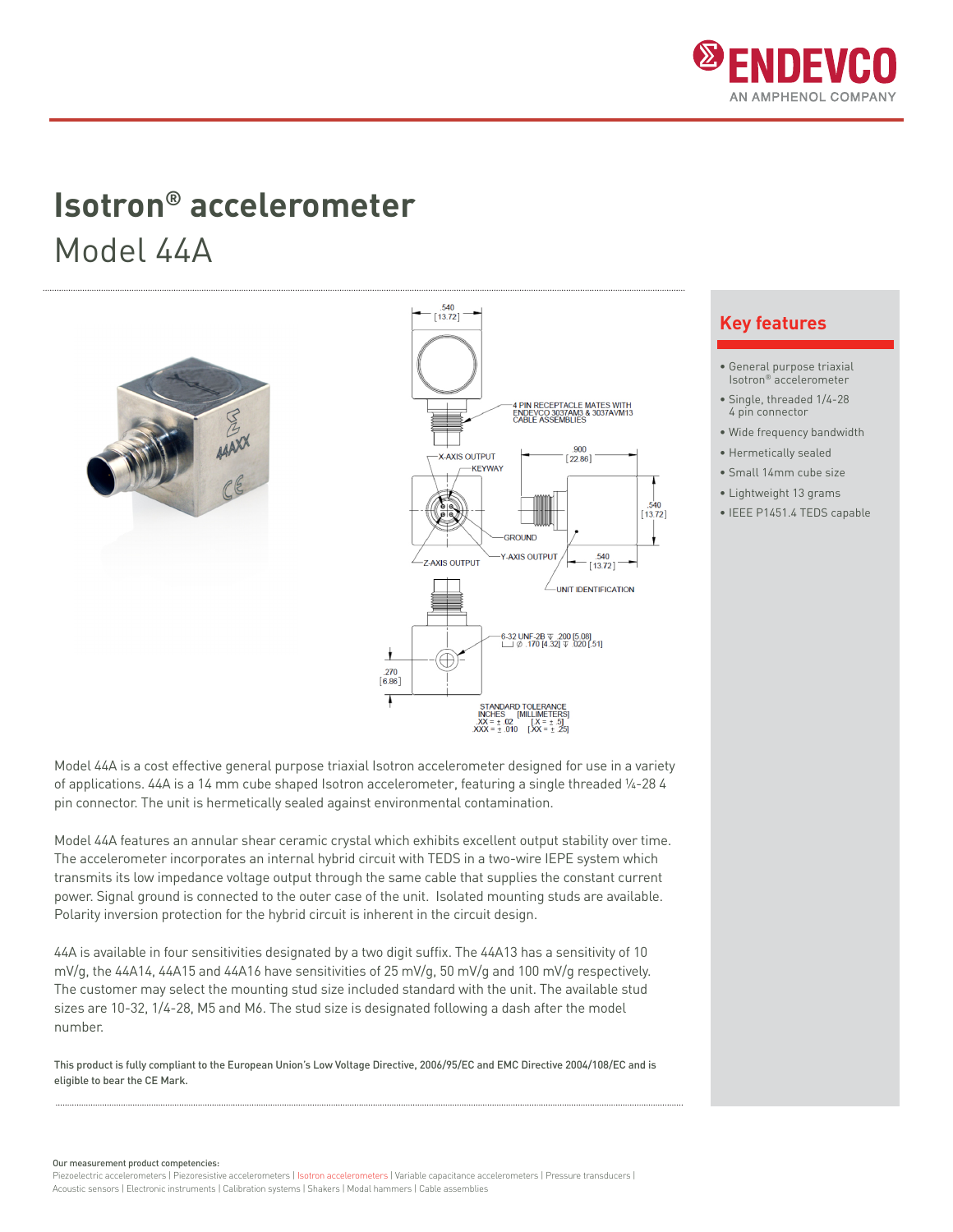

# **Isotron® accelerometer** Model 44A

### Specifications

The following performance specifications conform to ISA-RP-37.2 and are typical values, referenced at +75°F (+24°C), 4 mA, and 100 Hz, unless otherwise noted. Calibration data, traceable to<br>National Institute of Standards

| <b>Dynamic characteristics</b><br>Range                                     | <b>Units</b><br>g                                                           | 44A13<br>±500  | 44A14<br>±200                   | 44A15<br>±100                                          | 44A16<br>±50 |  |
|-----------------------------------------------------------------------------|-----------------------------------------------------------------------------|----------------|---------------------------------|--------------------------------------------------------|--------------|--|
| Sensitivity<br>±10%                                                         | mV/g                                                                        | 10             | 25                              | 50                                                     | 100          |  |
| Frequency response                                                          |                                                                             |                |                                 |                                                        |              |  |
| Resonance frequency                                                         | kHz                                                                         |                |                                 | 25                                                     |              |  |
| Typical<br>Minimum                                                          | kHz                                                                         |                |                                 | 18                                                     |              |  |
| Amplitude response                                                          |                                                                             |                |                                 |                                                        |              |  |
| $\pm 5\%$ y, z-axis                                                         | Hz                                                                          |                |                                 | 0.5 to 5000                                            |              |  |
| $\pm 5\%$ x-axis<br>$±1dB$ all axes                                         | Hz<br>Hz                                                                    |                |                                 | 0.5 to 3000<br>0.3 to 6000                             |              |  |
| Phase response                                                              |                                                                             |                |                                 |                                                        |              |  |
| ±5°                                                                         | Hz                                                                          |                |                                 | 5 to 1500                                              |              |  |
| Sensitivity deviation over temperature<br>-67°F to +257°F (-55°C to +125°C) | $\%$                                                                        |                |                                 | 5 to 15                                                |              |  |
| Transverse sensitivity                                                      | $\%$                                                                        |                | $\leq 5$                        |                                                        |              |  |
| Amplitude linearity                                                         | $\frac{0}{0}$                                                               |                | $<$ 1                           |                                                        |              |  |
| <b>Electrical characteristics</b>                                           |                                                                             |                |                                 |                                                        |              |  |
| Output polarity                                                             |                                                                             |                |                                 | Acceleration directed into base produces               |              |  |
|                                                                             |                                                                             |                |                                 | positive output                                        |              |  |
| DC output bias voltage<br>Room temperature +75°F (+24°C)                    | Vdc                                                                         |                |                                 | $+11.4$ to $+13.0$                                     |              |  |
| $-67$ °F to $+257$ °F (-55°C to $+125$ °C)                                  | Vdc                                                                         |                |                                 | $+8.0$ to $+15.5$                                      |              |  |
| Output impedance                                                            | Ω                                                                           |                |                                 | < 100                                                  |              |  |
| Noise floor<br>Broadband                                                    |                                                                             |                |                                 |                                                        |              |  |
| 1Hz to 10 kHz                                                               | µg rms                                                                      | 200            | 80                              | 80                                                     | 50           |  |
| Spectral                                                                    |                                                                             |                |                                 |                                                        |              |  |
| 1Hz                                                                         | $\mu q/V$ Hz                                                                | 140<br>17      | 64<br>8                         | 60<br>10                                               | 38           |  |
| 10 Hz<br>100 Hz                                                             | $\mu q/V$ Hz<br>$\mu q/V$ Hz                                                | 4              | $\overline{2}$                  | $\overline{2}$                                         | 6<br>1       |  |
| 1000 Hz                                                                     | $\mu$ g/VHz                                                                 | 2              | 0.8                             | 0.8                                                    | 0.5          |  |
| Grounding method                                                            |                                                                             |                | Signal ground connected to case |                                                        |              |  |
| Power requirements<br>Supply voltage [1]                                    | Vdc                                                                         |                |                                 | $+24$ to $+30$                                         |              |  |
| Supply current                                                              | mA                                                                          |                | $+2$ to $+20$                   |                                                        |              |  |
| Warm-up time [2]                                                            | S                                                                           | $\overline{2}$ | 3                               | 5                                                      | 10           |  |
| Digital communications (TEDS) device                                        |                                                                             |                |                                 | DS2431x+u                                              |              |  |
| <b>Environmental characteristics</b>                                        |                                                                             |                |                                 |                                                        |              |  |
| Temperature range, operating [3]                                            | $-67^{\circ}$ F to $+257^{\circ}$ F (-55 $^{\circ}$ C to +125 $^{\circ}$ C) |                |                                 |                                                        |              |  |
| Humidity<br>Vibration limit (sinusoidal motion) [4]                         | g                                                                           |                |                                 | Hermetically sealed<br>1000                            |              |  |
| Shock limit [5]                                                             | g pk                                                                        |                |                                 | 5000                                                   |              |  |
| Base strain sensitivity at 250 ustrain                                      | g/µstrain                                                                   |                |                                 | 0.001                                                  |              |  |
| Electromagnetic                                                             | equiv g pk/µstrain                                                          |                |                                 | 0.005                                                  |              |  |
| <b>Physical characteristics</b>                                             |                                                                             |                |                                 |                                                        |              |  |
| Dimensions                                                                  |                                                                             |                |                                 | See outline drawing                                    |              |  |
| Weight<br>Case material                                                     | gram (oz)                                                                   |                |                                 | 13 (0.46)<br>Titanium                                  |              |  |
| Connector                                                                   |                                                                             |                |                                 | $1/4 - 284$ pin                                        |              |  |
| Mounting method                                                             |                                                                             |                |                                 | Threaded stud                                          |              |  |
| Mounting stud torque, recommended<br>10-32 and M6 studs                     | $lbf-in$ $(N-m)$                                                            |                |                                 | 18(2)                                                  |              |  |
| M5 stud                                                                     | $lbf-in$ $(N-m)$                                                            |                |                                 | 13(1.5)                                                |              |  |
| 1/4-28 stud                                                                 | $lbf-in(N-m)$                                                               |                |                                 | 30(3.5)                                                |              |  |
| <b>Calibration data supplied</b>                                            |                                                                             |                |                                 |                                                        |              |  |
| Sensitivity                                                                 | mV/q                                                                        |                |                                 |                                                        |              |  |
| Frequency response                                                          |                                                                             |                |                                 |                                                        |              |  |
| Amplitude response                                                          | $\%$<br>$\%$                                                                |                |                                 | 20 Hz to 5 kHz, y and z axis<br>20 Hz to 3 kHz, x axis |              |  |
| DC output bias voltage                                                      | Vdc                                                                         |                |                                 |                                                        |              |  |